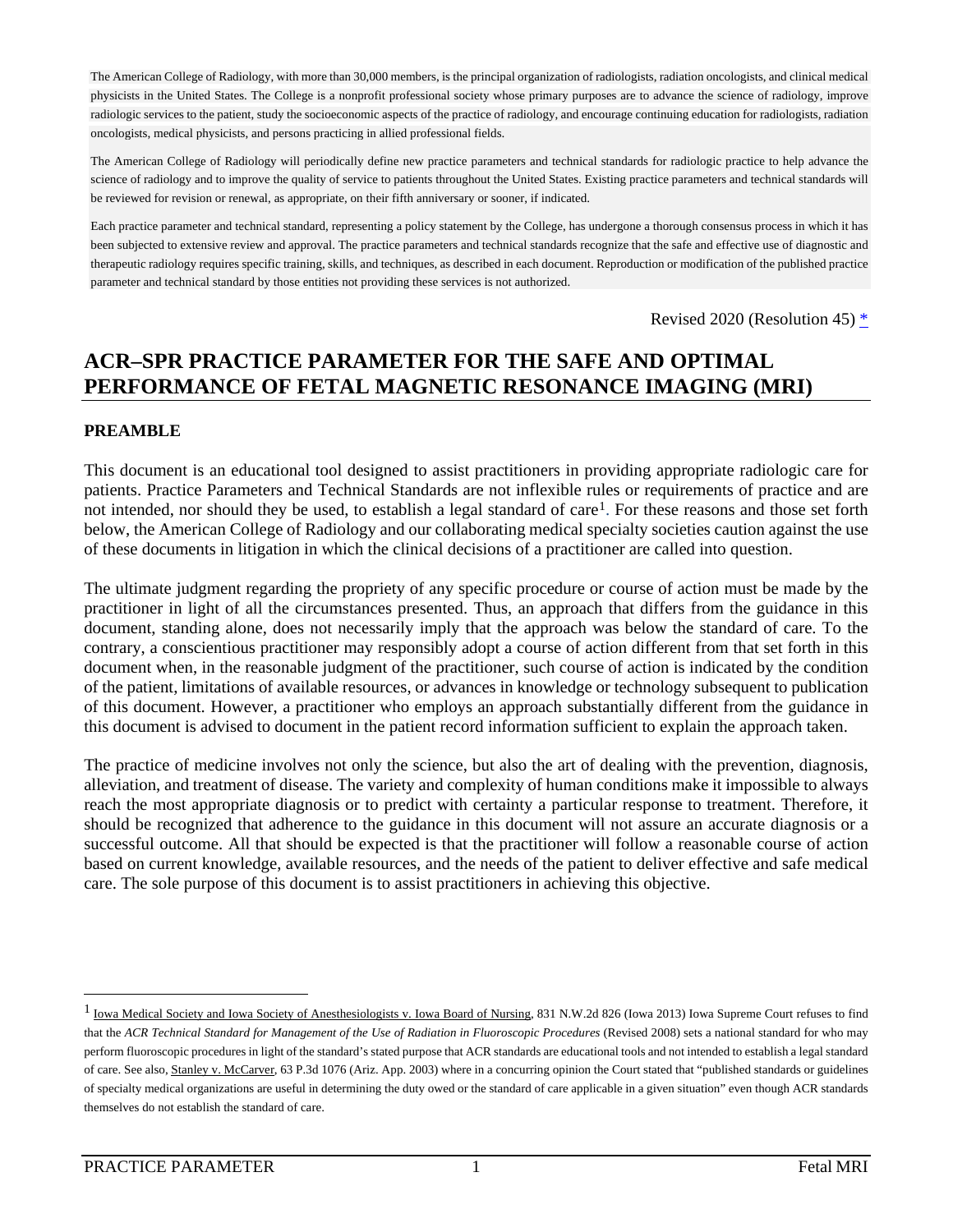## **I. INTRODUCTION**

This practice parameter was revised collaboratively by the American College of Radiology (ACR and the Society for Pediatric Radiology (SPR).

Magnetic resonance imaging (MRI) is a proven, established imaging modality for evaluating fetal anomalies that are not adequately or completely assessed by sonography [\[1-8\]](#page-8-0). MRI is used for problem solving and only in select circumstances for screening. Properly performed and interpreted, MRI not only contributes to diagnosis but also serves as an important guide to treatment, delivery planning, and counseling. However, sonography is the most appropriate first-line imaging screening modality in the fetus. Fetal MRI should be performed only for a valid medical reason and only after careful consideration of sonographic findings or family history of an abnormality for which screening with MRI might be beneficial.

This practice parameter addresses the use of MRI in fetal diagnosis.

Although MRI is an effective noninvasive diagnostic test for characterizing many fetal abnormalities, its findings may be misinterpreted if not closely correlated with the clinical history and sonographic findings. Adherence to the following practice parameters will enhance the probability of appropriately diagnosing such abnormalities.

## **II. INDICATIONS**

When an anomaly is suspected on ultrasound (US), to fetal lie, descent of the fetal head into the maternal pelvis, maternal body habitus, oligohydramnios, overlying bone/gas, and/or small field of view (FOV) may limit adequate assessment of the fetus and fetal anomalies. MRI can add additional information that may impact parental counseling, perinatal management, delivery planning, and postnatal care [\[9-17\]](#page-8-1). Primary indications for MRI include, but are not limited to, the following:

#### A. Brain and Spine

- 1. Congenital anomalies of the brain or skull suspected or not adequately assessed by sonography [\[3](#page-8-2)[,18-41\]](#page-9-0) include, but are not limited to, the following:
	- a. Ventriculomegaly
	- b. Agenesis of the corpus callosum
	- c. Abnormalities of the cavum septum pellucidum
	- d. Holoprosencephaly
	- e. Posterior fossa anomalies
	- f. Cerebral cortical malformations or migrational anomalies
	- g. Solid or cystic masses
	- h. Cephalocele

In addition, MRI can be helpful in screening fetuses with a family risk for brain abnormalities, such as tuberous sclerosis, corpus callosal dysgenesis, or lissencephaly.

- 2. Vascular abnormalities of the brain suspected or not adequately assessed by sonography [\[42,](#page-10-0)[43\]](#page-10-1) include, but are not limited to, the following:
	- a. Vascular anomalies
	- b. Hydranencephaly
	- c. Infarction
	- d. Hemorrhage
	- e. Monochorionic twin pregnancy complications
- 3. Congenital anomalies of the spine suspected or not adequately assessed by sonography [\[9,](#page-8-1)[13,](#page-9-1)[14,](#page-9-2)[29](#page-9-3)[,44-48\]](#page-10-2) include, but are not limited to, the following:
	- a. Neural tube defects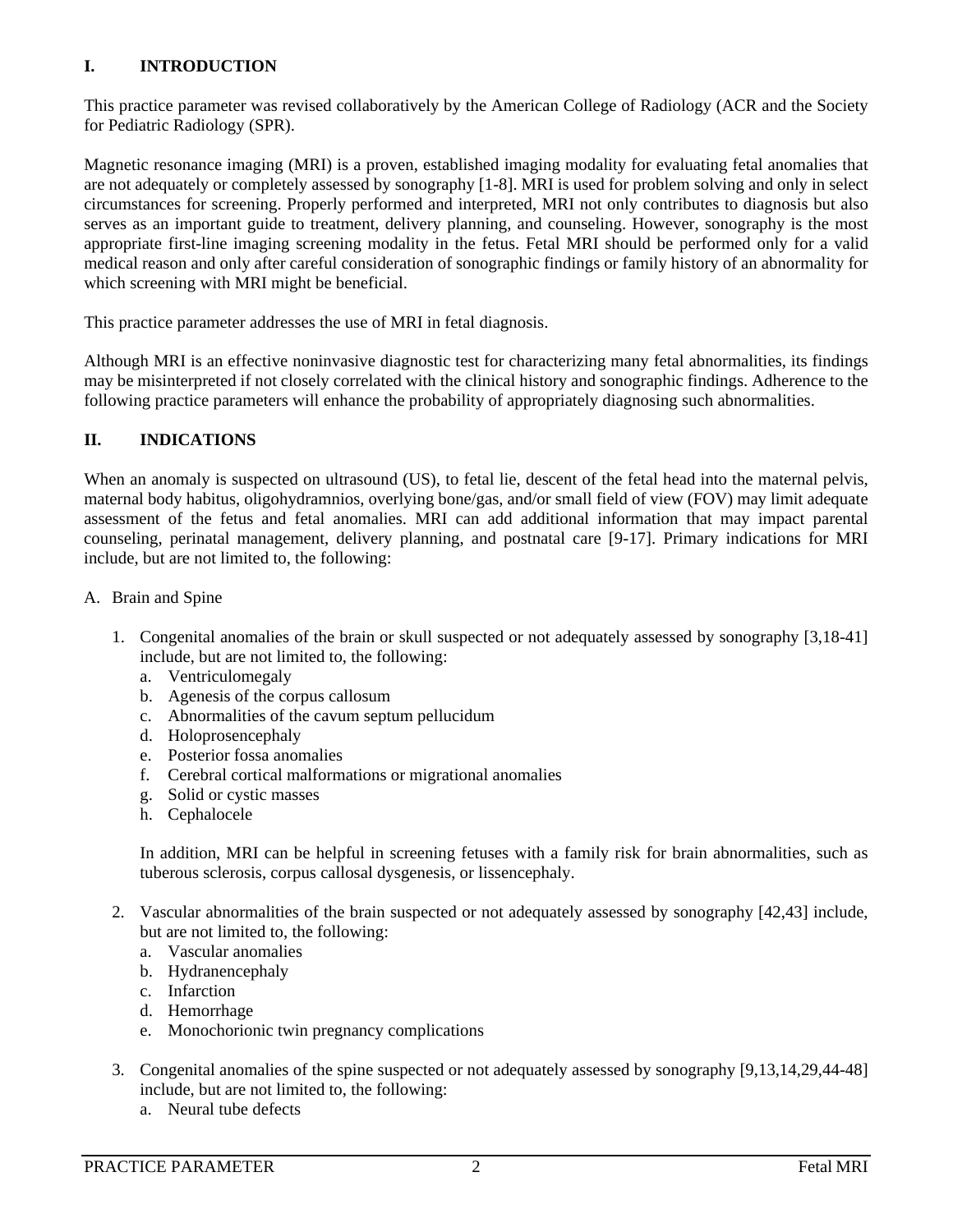- b. Sacrococcygeal teratomas
- c. Caudal regression/sacral agenesis
- d. Sirenomelia
- e. Vertebral anomalies
- B. Skull, Face, and Neck
	- 1. Masses of the face and neck suspected or not adequately assessed by sonography [\[11,](#page-8-3)[33,](#page-9-4)[49-52\]](#page-10-3) include, but are not limited to, the following:
		- a. Vascular or lymphatic anomalies
		- b. Goiter
		- c. Teratomas
		- d. Facial clefts
		- e. Congenital cysts and cystic masses
	- 2. MRI can be helpful in assessing airway obstruction that may impact parental counseling, prenatal management, delivery planning, and postnatal therapy [\[11](#page-8-3)[,49-52\]](#page-10-3).

#### C. Thorax

- 1. Thoracic pathology suspected or not adequately assessed by sonography [\[53-55\]](#page-10-4) include, but is not limited to, the following:
	- a. Congenital airway and lung malformations (including congenital high airway obstruction, pulmonary airway malformations, bronchogenic cyst, sequestration, and congenital lobar over inflation)
	- b. Congenital diaphragmatic hernia
	- c. Effusions
	- d. Mediastinal masses
	- e. Suspected esophageal atresia
	- f. Lymphangiectasia (primary or secondary from congenital heart disease)
- 2. MRI can be used for volumetric assessment of fetal lung parenchyma [\[56-60\]](#page-11-0), particularly in those fetuses at risk for pulmonary hypoplasia secondary to diaphragmatic hernia, oligohydramnios, omphalocele, chest mass, or skeletal dysplasias.
- D. Abdominal, Retroperitoneal, and Pelvic
	- 1. Abdominal and pelvic pathology suspected or not adequately assessed by sonography include, but is not limited to, the following:
		- a) Assessing the size and location of tumors, such as hemangiomas, neuroblastomas, sacrococcygeal teratomas, and suprarenal or renal masses
		- b) Determining the etiology of an abdominal-pelvic cyst
		- c) Assessing complex genitourinary anomalies, such as bladder exstrophy, cloacal malformation and anorectal malformations, or complex lower urinary tract obstruction, such as encountered in the setting of Prune Belly Syndrome
		- d) Assessing renal anomalies in cases of severe oligohydramnios
		- e) Diagnosing complex bowel anomalies, such as cloaca, anorectal malformations, or complex bowel obstructions [\[61\]](#page-11-1)
		- f) Assessment of complex abdominal wall defects
- E. Musculoskeletal
	- 1. Assessment of extremity masses, such as lymphatic malformations and Klippel-Trenaunay-Weber
	- 2. Skeletal dysplasias, for assessment of associated anomalies
	- 3. Confirmation of suspected limb anomalies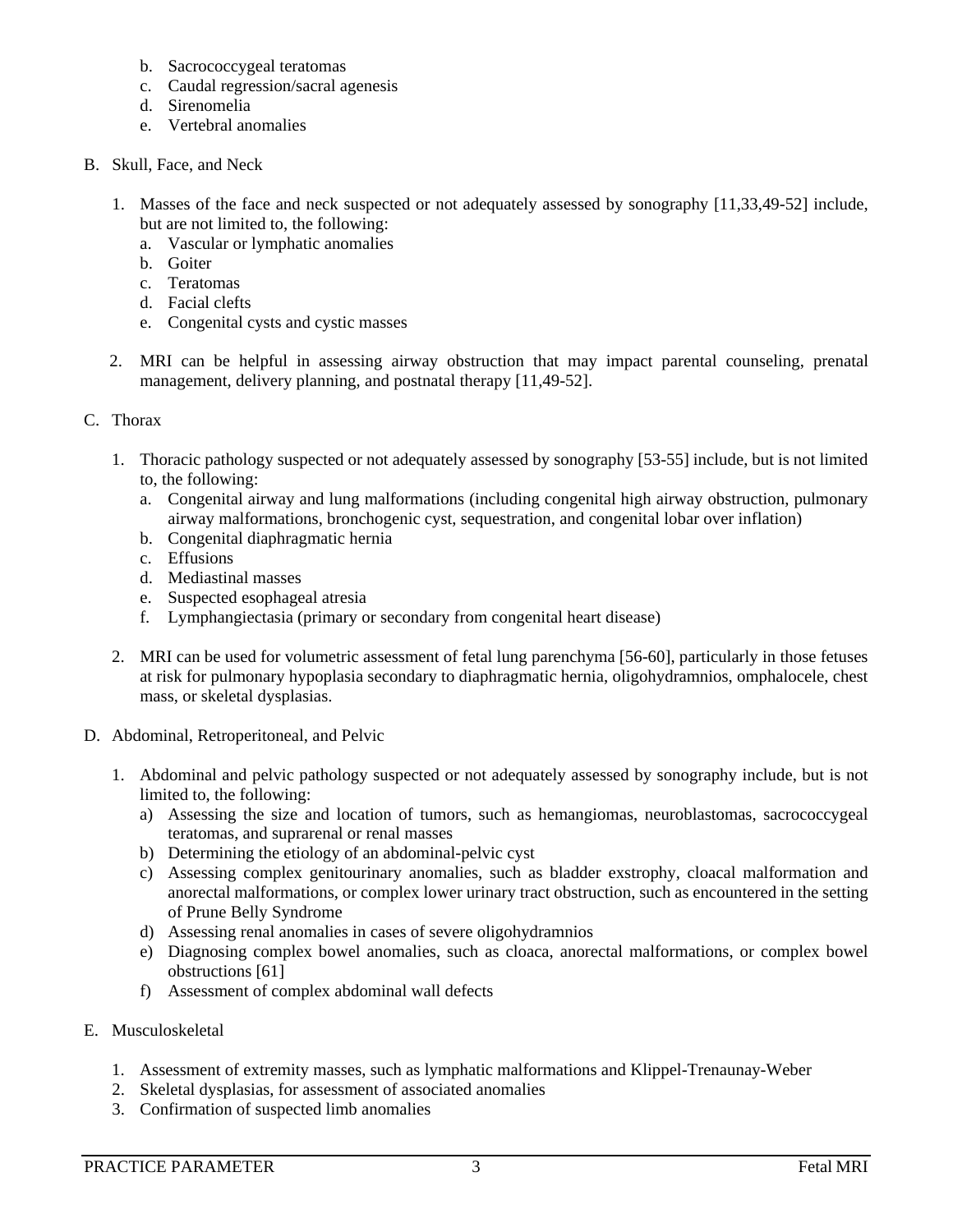- F. Complications of Multiple Gestation Pregnancies
	- 1. Monochorionic twins: delineation of vascular anatomy prior to laser treatment of twins, assessment of morbidity after death of a monochorionic co-twin area in which MRI may be useful [\[62-64\]](#page-11-2) because of its high spatial resolution, contrast resolution, large FOV, and multiplanar imaging capabilities.
	- 2. Conjoined twins: further delineation of anatomy can impact parental counseling, delivery planning, and postnatal management
- G. Fetal Interventions Assessment

When an abnormality is identified that may benefit from fetal interventions, MRI is a useful adjunct in confirming the diagnosis and planning potential interventional options [\[13](#page-9-1)[,65-69\]](#page-11-3). It can also be utilized in assessing the fetal brain both before and after surgical interventions [\[70\]](#page-11-4).

The high risk to mother and fetus of potential in utero interventions requires accurate assessment of all anomalies. This includes, but is not limited to, the following:

- 1. Open neural tube defects
- 2. Sacrococcygeal teratomas
- 3. Processes obstructing the airway, such as a neck mass or congenital high airway obstruction
- 4. Complications of monochorionic twins
- 5. Chest masses [\[71\]](#page-11-5)
- 6. Congenital diaphragmatic hernia
- 7. Lower urinary tract obstruction
- H. Placental Assessment
	- 1. Although US remains the reference standard, MRI may be particularly useful for the assessment of placental disorders, such as gestational trophoblastic disorders and abnormalities of implantation [\[72\]](#page-11-6).

# **III. QUALIFICATIONS AND RESPONSIBILITIES OF PERSONNEL**

See the [ACR Practice Parameter for Performing and Interpreting Magnetic Resonance Imaging \(MRI\)](https://www.acr.org/-/media/ACR/Files/Practice-Parameters/MR-Perf-Interpret.pdf) [\[73\]](#page-11-7).

Individuals interpreting fetal MRI should be familiar with both fetal and neonatal diagnoses because these knowledge bases overlap but can differ, both from each other and from those of the older pediatric and adult populations.

# **IV. SAFETY GUIDELINES AND POSSIBLE CONTRAINDICATIONS**

See the [ACR Practice Parameter for Performing and Interpreting Magnetic Resonance Imaging \(MRI\)](https://www.acr.org/-/media/ACR/Files/Practice-Parameters/MR-Perf-Interpret.pdf) [\[73\]](#page-11-7), the [ACR Guidance Document on MR Safe Practices](http://onlinelibrary.wiley.com/doi/10.1002/jmri.24011/pdf) [\[74\]](#page-11-8), and the [ACR Manual on Contrast Media](https://www.acr.org/-/media/ACR/Files/Clinical-Resources/Contrast_Media.pdf) [\[75\]](#page-11-9).

A. Imaging pregnant patients, see the **ACR–SPR Practice Parameter for Imaging Pregnant or Potentially Pregnant** [Adolescents and Women with Ionizing Radiation](https://www.acr.org/-/media/ACR/Files/Practice-Parameters/Pregnant-Pts.pdf) [\[76\]](#page-11-10).

Present data have not conclusively documented any deleterious effects of MRI at 1.5T and 3T on the developing fetus [\[77-88\]](#page-11-11). Therefore, no special consideration is recommended for any trimester in pregnancy. Pregnant patients can be accepted to undergo MR scans at any stage of pregnancy if, in the determination of a level 2 MR personneldesignatedradiologist [\[74\]](#page-11-8), the risk-benefit ratio to the patient warrants that the study be performed. The radiologist should review the indications and document them in the radiology report or the patient's medical record.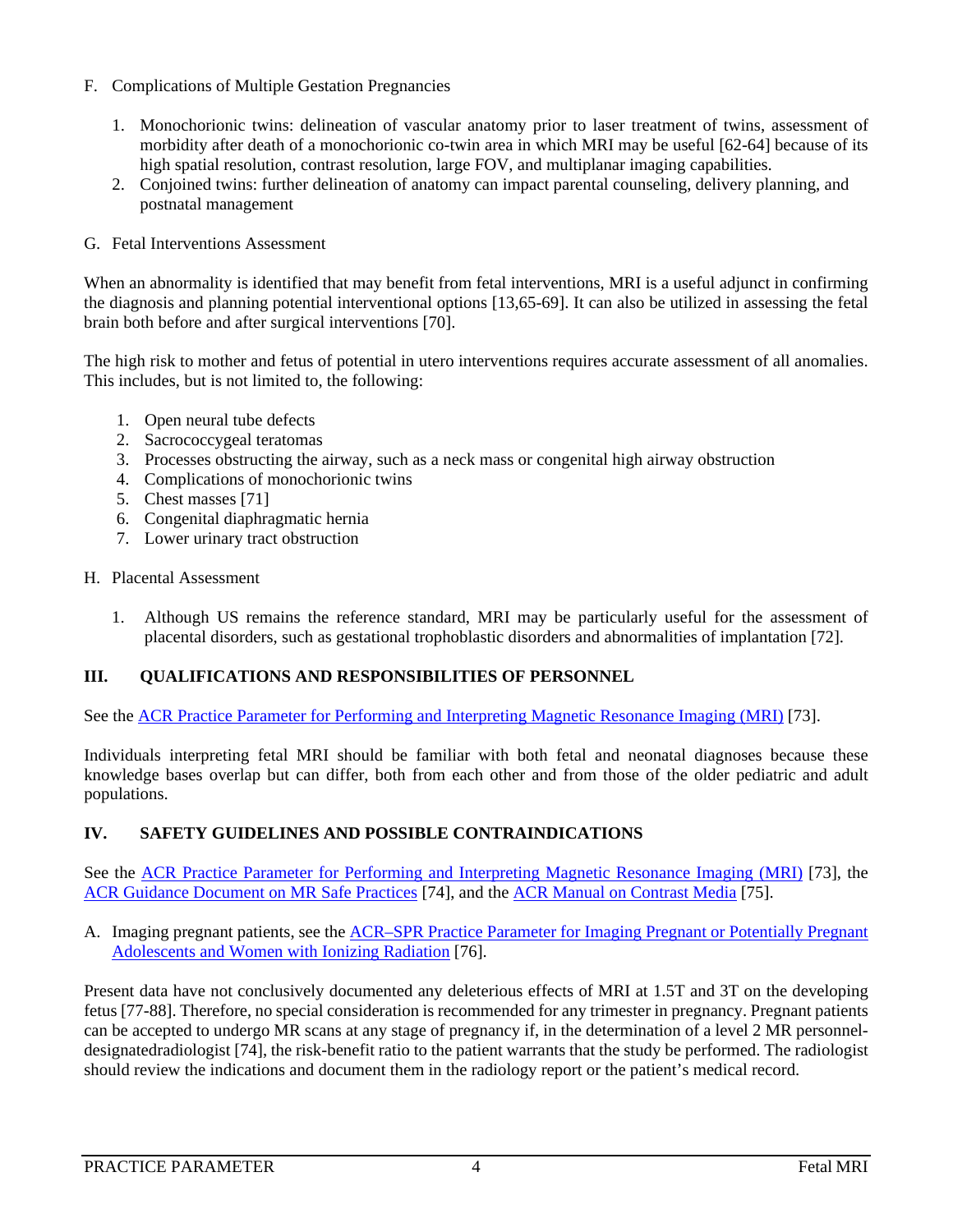There are theoretical radiofrequency (RF) power considerations that are greater at long exposure times and at a higher specific absorption rate [\[89](#page-12-0)[,90\]](#page-12-1). Radiologists should be cognizant of the increased power deposition typically accompanying some higher field studies and ensure that they do not exceed established guidelines [\[91,](#page-12-2)[92\]](#page-12-3).

B. MRI contrast agents should not be routinely administered in fetal MRIs.

There are no documented fetal indications for the use of MRI contrast. Please refer to the ACR Manual on Contrast Media for further discussion of contrast administration in pregnancy [\[75\]](#page-11-9).

The decision to administer contrast must be made on a case-by-case basis by the covering level 2 MR personneldesignated attending radiologist who will assess the risk-benefit ratio for that particular patient. The decision to administer a gadolinium-based MR contrast agent to pregnant patients should be accompanied by a welldocumented and thoughtful risk-benefit analysis. This analysis should be able to defend a decision to administer the contrast agent based on overwhelming potential benefit to the patient or fetus, outweighing the theoretic but potentially real risks of long-term exposure of the developing fetus to free gadolinium ions.

Studies have demonstrated that gadolinium-based MR contrast agents pass through the placental barrier and enter the fetal circulation [\[93\]](#page-12-4). From there, they are filtered in the fetal kidneys and then excreted into the amniotic fluid. In this location, the gadolinium-chelate molecules are in a relatively protected space and may remain in this amniotic fluid for an indeterminate amount of time before finally being reabsorbed and eliminated. As with any equilibrium situation involving any dissociation constant, the longer the chelate molecule remains in this space, the greater the potential for dissociation of the potentially toxic gadolinium ion from its chelate molecule. It is unclear what impact such free gadolinium ions might have if they were to be released in any quantity in the amniotic fluid. Certainly, deposition into the developing fetus would raise concerns of possible secondary adverse effects. The risk to the fetus with administration of gadolinium-based MR contrast agents remains unknown and may be harmful.

C. At this stage, the preponderance of research studies have failed to discover any reproducible harmful effects of exposure of the mother or developing fetus to the 3T or weaker magnetic fields used in the routine clinical MRI process. However, far less is known about the potential effects, if any, of the time-varying gradient and/or radiofrequency magnetic fields used during actual scanning to potentiate image generation. Furthermore, the considerable majority of our data to date comes from research involving magnetic fields of 1.5T or less. Thus, we have less information regarding the potential safety issues that may exist at higher field strength systems. These theoretical risks should be carefully balanced against the potential benefits to the patient undergoing an MR examination. A decision as to whether or not to proceed with the requested MRI study will need to be based on a thorough and thoughtful evaluation of the potential and at times unknown risks of the MR examination versus the potential benefits to the patient as well as the risks associated with declining to do so.

# **V. SPECIFICATIONS OF THE EXAMINATION**

The written or electronic request for fetal MRI should provide sufficient information to demonstrate the medical necessity of the examination and allow for the proper performance and interpretation of the examination.

Documentation that satisfies medical necessity includes 1) signs and symptoms and/or 2) relevant history (including known diagnoses). The provision of additional information regarding the specific reason for the examination or a provisional diagnosis would be helpful and may at times be needed to allow for the proper performance and interpretation of the examination.

The request for the examination must be originated by a physician or other appropriately licensed health care provider. The accompanying clinical information should be provided by a physician or other appropriately licensed health care provider familiar with the patient's clinical problem or question and consistent with the state scope of practice requirements. (ACR Resolution 35 adopted in 2006 – revised in 2016, Resolution 12-b)

The supervising physician must have adequate understanding of the indications, risks, and benefits of the examination as well as alternative imaging procedures. The physician must be familiar with potential hazards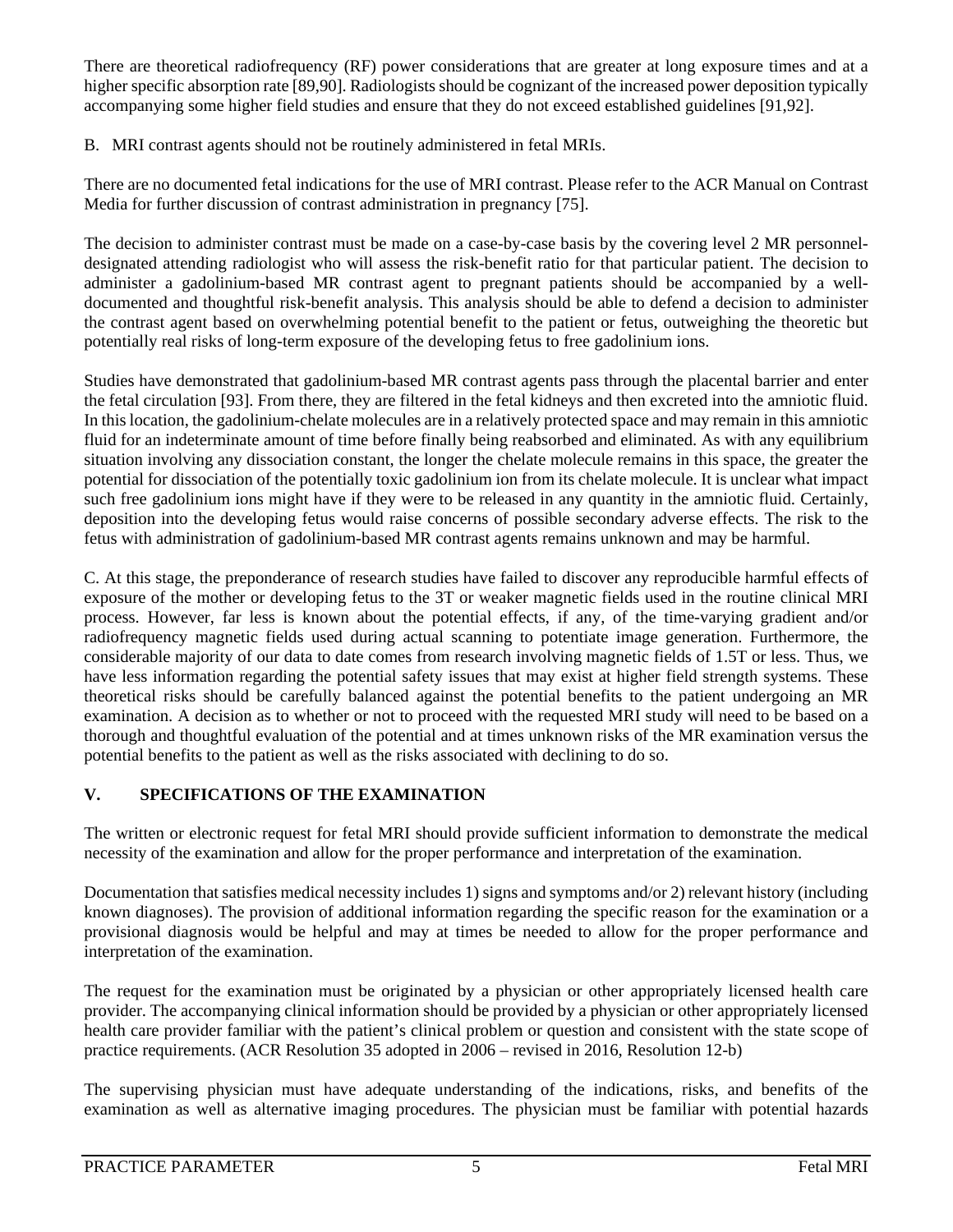associated with MRI. The physician should be familiar with relevant ancillary studies that the patient may have undergone. The physician performing MRI interpretation must have a clear understanding and knowledge of the anatomy and pathophysiology relevant to the MRI examination.

The supervising physician must also understand the pulse sequences to be used and their effect on the appearance of the images, including the potential generation of image artifacts. Standard imaging protocols may be established and varied on a case-by-case basis when necessary. These protocols should be reviewed and updated periodically.

Documentation that satisfies medical necessity includes 1) fetal gestational age and 2) relevant history (including sonographic findings and family history of pertinent abnormalities). Additional information regarding the specific reason for the examination or a provisional diagnosis would be helpful and may at times be needed to allow for the proper performance and interpretation of the examination.

## A. Patient Selection

The physician responsible for the examination should supervise appropriateness of patient selection and preparation and be available in person or by phone for consultation. Patients must be screened and interviewed prior to the examination to exclude individuals who may be at risk by exposure to the MR environment.

Patients suffering from anxiety or claustrophobia may require sedation or additional assistance. Administration of moderate or "conscious" sedation may be needed to achieve a successful examination. If moderate sedation is necessary, refer to the [ACR–SIR Practice Parameter for Sedation/Analgesia](https://www.acr.org/-/media/ACR/Files/Practice-Parameters/Sed-Analgesia.pdf) [\[94\]](#page-12-5).

Knowledge of the gestational age of the pregnancy is important for optimal timing of the examination.

Prior to 18 weeks gestational age, the fetal MRI study can give limited diagnostic information due to the small size of the fetus and fetal movement. If the examination is limited by early gestational age, then it may need to be repeated later. The need for early diagnosis should be balanced against the advantages of improved resolution later in pregnancy, with the choice dependent on the anomalies to be assessed. Fetal motion typically occurs constantly during the examination. However, using single-shot or other rapid acquisition techniques, slices are obtained in less than 1 second; therefore, images are only degraded if motion occurs during image acquisition. Sequences may need to be repeated if motion degrades the image of the region of interest.

## B. Facility Requirements

Appropriate emergency equipment and medications must be immediately available to treat adverse reactions associated with administered medications. The equipment and medications should be monitored for inventory and drug expiration dates on a regular basis.

The equipment, medications, and other emergency support must also be appropriate for the range of ages and sizes in the patient population.

#### C. Examination Technique

Depending on the size of the uterus and fetal area of interest, either a torso or cardiac phased array surface coil is placed over the gravid uterus. If the patient will not fit into the magnet with a surface coil, then a body coil can be used. The mother lies supine or in the left lateral decubitus position. The maternal foot-first position helps minimize claustrophobia. Maternal sedation is not necessary in the vast majority of cases. Scout images orthogonal to the gravid uterus can be performed.

Fetal MRI single-shot acquisition sequences or other rapid acquisition sequences are employed to limit the effects of fetal motion. A T2-weighted spin-echo single-shot sequence reveals excellent anatomy. Fast acquisition T1 weighted images with gradient-echo sequences are less anatomically discriminating but help to define certain fetal tissue or fluid characteristics, such as fat, hemorrhage, liver, and meconium in bowel. It is preferable to have T1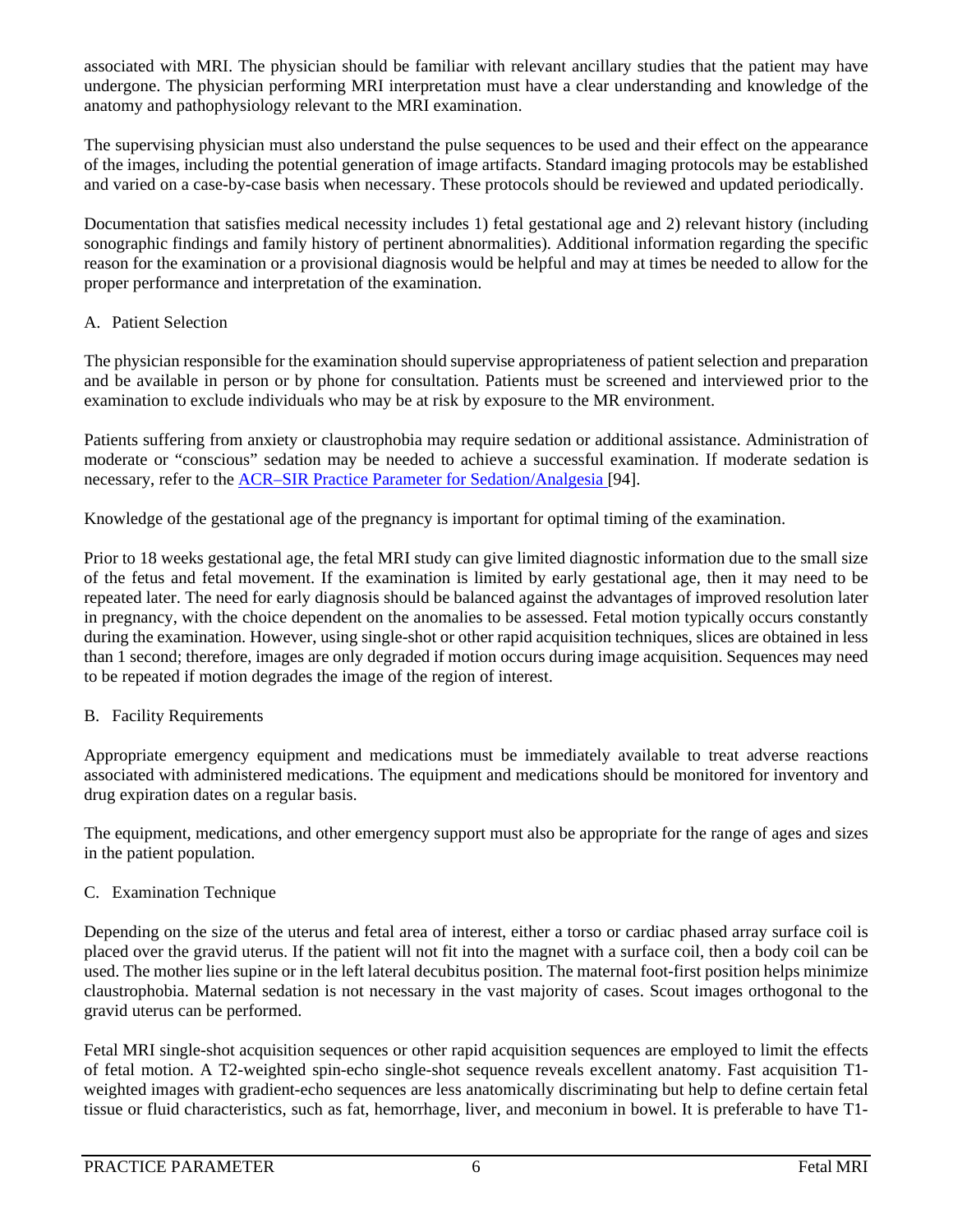weighted fast gradient-echo sequences performed during a breath hold or using the respiratory trigger technique. Steady-state free precession (SSFP) sequences, Fast Imaging Employing Steady-state Acquisition (FIESTA, TrueFISP (fast imaging with steady state precession), balance fast field echo (bFFE), hydrography, diffusionweighted imaging (DWI) or dissusion-tensor imaging (DTI), echo planar (EPI) and cine [\[95\]](#page-12-6) imaging can also be useful sequences.

FOV (and corresponding choice of matrix and any phase-encoding oversampling) should be tailored to fetal (and maternal) size. Overlap of maternal onto maternal anatomy ("wrap-around" or spatial misregistration artifact) is acceptable if fetal structures are well visualized. A spatial resolution in the range of 1.5-mm pixel size (or better) is highly desirable to provide accurate depiction of most anatomic structures (eg, 35 FOV with  $256 \times 192$  matrix). On DWI sequences, resolution of 2.0-mm pixel size is usually adequate.

## 1. Fetal brain

Imaging sequences should include axial, coronal, and sagittal single-shot T2-weighted images of the fetal brain. Optimal slice thickness is 2 to 3 mm, but, in some patients, a 4- to 5-mm slice thickness may be needed because of signal-to-noise consideration. A high echo time TE value (160-240) can help optimize evaluation of the brain parenchyma. The fast T1 gradient-echo sequence should be performed in the coronal or axial plane if there is suspicion of fat or hemorrhage. The use of DWI to evaluate metabolic or ischemic processes and EPI to evaluate for hemorrhage may be performed as needed [\[96-98\]](#page-12-7).

2. Fetal spine

Imaging sequences should include axial, coronal, and sagittal single-shot T2-weighted images of the fetal spine. Optimal slice thickness is 2 to 3 mm, but, in some patients, a 4- to 5-mm slice thickness may be needed because of signal-to-noise consideration. Additional sequences are rarely indicated in the spine evaluation but may include EPI as noted above regarding brain evaluation. A fast T1 gradient-echo sequence may be performed if there is suspicion of a fat-containing lesion.

3. Fetal face and neck

Imaging sequences should include axial, coronal, and sagittal single-shot T2-weighted images of the fetal face and neck. A slice thickness of up to 5 mm should be used with knowledge of signal-to-noise considerations, with earlier gestational age fetuses having thinner slices. A fast T1 gradient-echo sequence should be performed in the appropriate plane if there is suspicion of fat or hemorrhage.

Repetitive sagittal images, including real-time cine, can be useful to visualize fluid in the oropharynx if a lesion of the palate or proximal esophagus is suspected.

4. Fetal thorax

Imaging sequences should include axial, coronal, and sagittal single-shot T2-weighted images of the fetal thorax. The slice thickness should be up to 5 mm. A fast T1 gradient-echo sequence can be performed in the coronal or sagittal plane to evaluate the liver and meconium in cases of congenital diaphragmatic hernia. SSFP sequences (FIESTA, TrueFISP) and cine images [\[99\]](#page-12-8) can be used to refine assessment of the heart and vascular masses.

5. Fetal abdomen

Imaging sequences should include axial, coronal, and sagittal single-shot T2-weighted images of the fetal abdomen. The slice thickness should be up to 5 mm. The fast T1 gradient-echo sequence can be performed in the coronal or sagittal plane to evaluate the liver, meconium, fat, or hemorrhage [\[100\]](#page-12-9). The use of DWI to identify renal tissue may be used as needed. T2\*gradient recalled echo GRE imaging can be used to screen for hemochromatosis [\[11,](#page-8-3)[101\]](#page-13-1).

6. Fetal volumetry

Various studies have established MRI-derived volumes and equations for weight [\[14,](#page-9-2)[102-107\]](#page-13-2). The most commonly used are lung volumes to predict hypoplasia. Fetal weight has also been estimated. The technique involves adding together measured areas obtained by drawing free-form regions of interest on sequences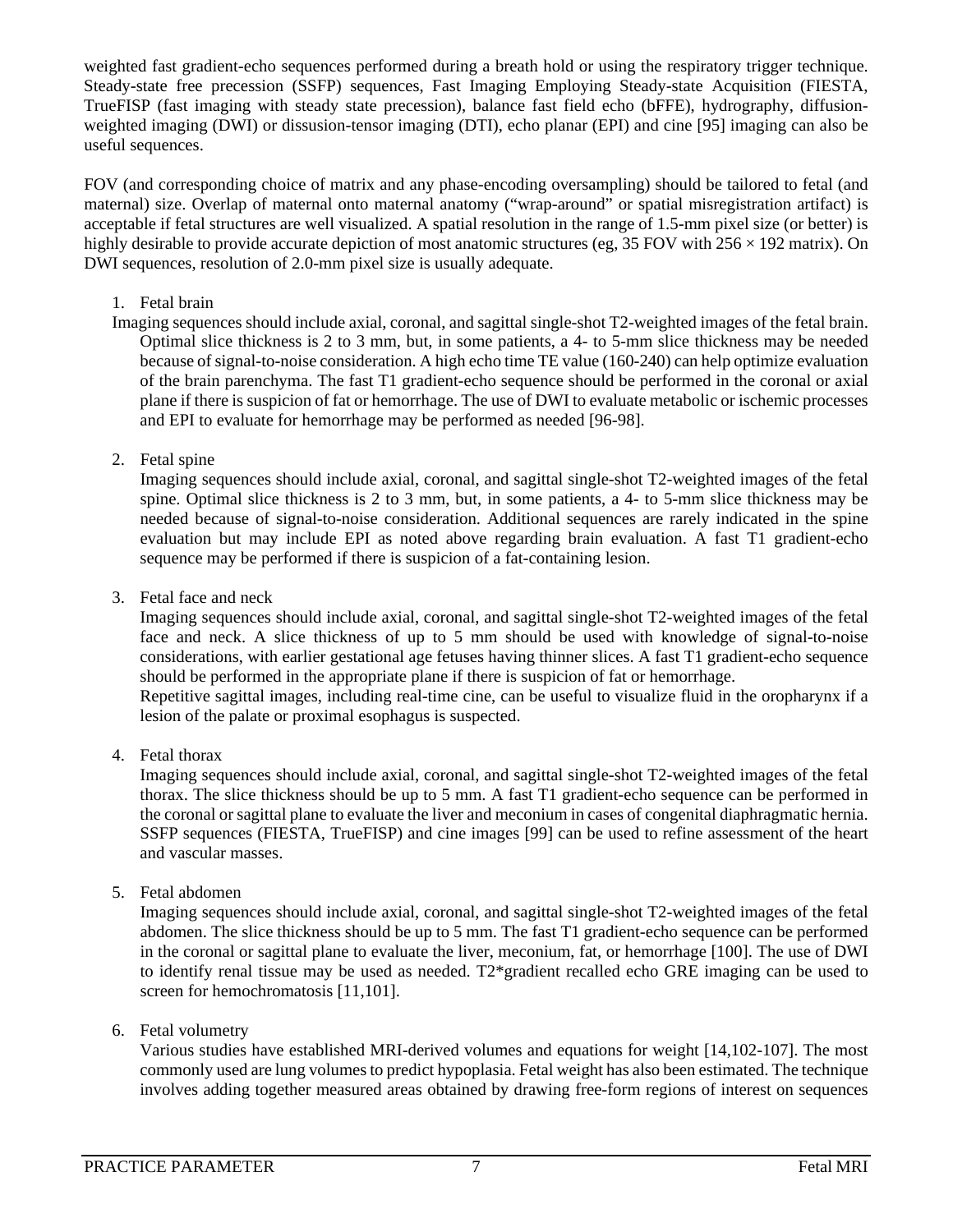that allow complete imaging of the volume without motion-induced artifact and multiplying by slice thickness. Volume assessments should be reserved for specific indications.

7. Dynamic imaging

Studies have demonstrated the utility of multisection balanced steady state–free precession cine sequences to assess fetal limb motion, swallowing, breathing**,** and cardiac motion [\[108-111\]](#page-13-3).

## **VI. DOCUMENTATION**

Reporting should be in accordance with the [ACR Practice Parameter for Communication of Diagnostic Imaging](https://www.acr.org/-/media/ACR/Files/Practice-Parameters/CommunicationDiag.pdf)  [Findings](https://www.acr.org/-/media/ACR/Files/Practice-Parameters/CommunicationDiag.pdf) [\[112\]](#page-13-4).

#### **VII. EQUIPMENT SPECIFICATIONS**

Equipment monitoring should be in accordance with the [ACR–AAPM Technical Standard for Diagnostic Medical](https://www.acr.org/-/media/ACR/Files/Practice-Parameters/MR-Equip.pdf)  [Physics Performance Monitoring of Magnetic Resonance Imaging \(MRI\) Equipment](https://www.acr.org/-/media/ACR/Files/Practice-Parameters/MR-Equip.pdf) [\[113\]](#page-13-5).

The MRI equipment specifications and performance must meet all state and federal requirements. The requirements include, but are not limited to, specifications of maximum static magnetic strength, maximum rate of change of the magnetic field strength (dB/dt), maximum radiofrequency power deposition (specific absorption rate), and maximum acoustic noise levels.

## **VIII. QUALITY CONTROL AND IMPROVEMENT, SAFETY, INFECTION CONTROL, AND PATIENT EDUCATION**

Policies and procedures related to quality, patient education, infection control, and safety should be developed and implemented in accordance with the ACR Policy on Quality Control and Improvement, Safety, Infection Control, and Patient Education appearing under the heading *ACR Position Statement on Quality Control and Improvement, Safety, Infection Control and Patient Education* on the ACR website [\(https://www.acr.org/Advocacy-and-](https://www.acr.org/Advocacy-and-Economics/ACR-Position-Statements/Quality-Control-and-Improvement)[Economics/ACR-Position-Statements/Quality-Control-and-Improvement\)](https://www.acr.org/Advocacy-and-Economics/ACR-Position-Statements/Quality-Control-and-Improvement).

Specific policies and procedures related to MRI safety should be in place with documentation that is updated annually and compiled under the supervision and direction of the supervising MRI physician. Guidelines should be provided that deal with potential hazards associated with the MRI examination of the patient as well as to others in the immediate area. Screening forms must also be provided to detect those patients who may be at risk for adverse events associated with the MRI examination.

#### **ACKNOWLEDGEMENTS**

This practice parameter was developed according to the process described under the heading *The Process for Developing ACR Practice Parameters and Technical Standards* on the ACR website [\(https://www.acr.org/Clinical-](https://www.acr.org/Clinical-Resources/Practice-Parameters-and-Technical-Standards)[Resources/Practice-Parameters-and-Technical-Standards\)](https://www.acr.org/Clinical-Resources/Practice-Parameters-and-Technical-Standards) by the Committee on Practice Parameters – Pediatric Radiology of the ACR Commission on Pediatric Radiology in collaboration with the SPR.

#### Collaborative Committee

Members represent their societies in the initial and final revision of this practice parameter.

ACR SPR

Safwan S. Halabi, MD, Chair Richard A. Barth, MD, FACR Monica Epelman, MD Dorothy I. Bulas, MD, FACR Sumit Pruthi, MBBS Carolina V. Guimaraes, MD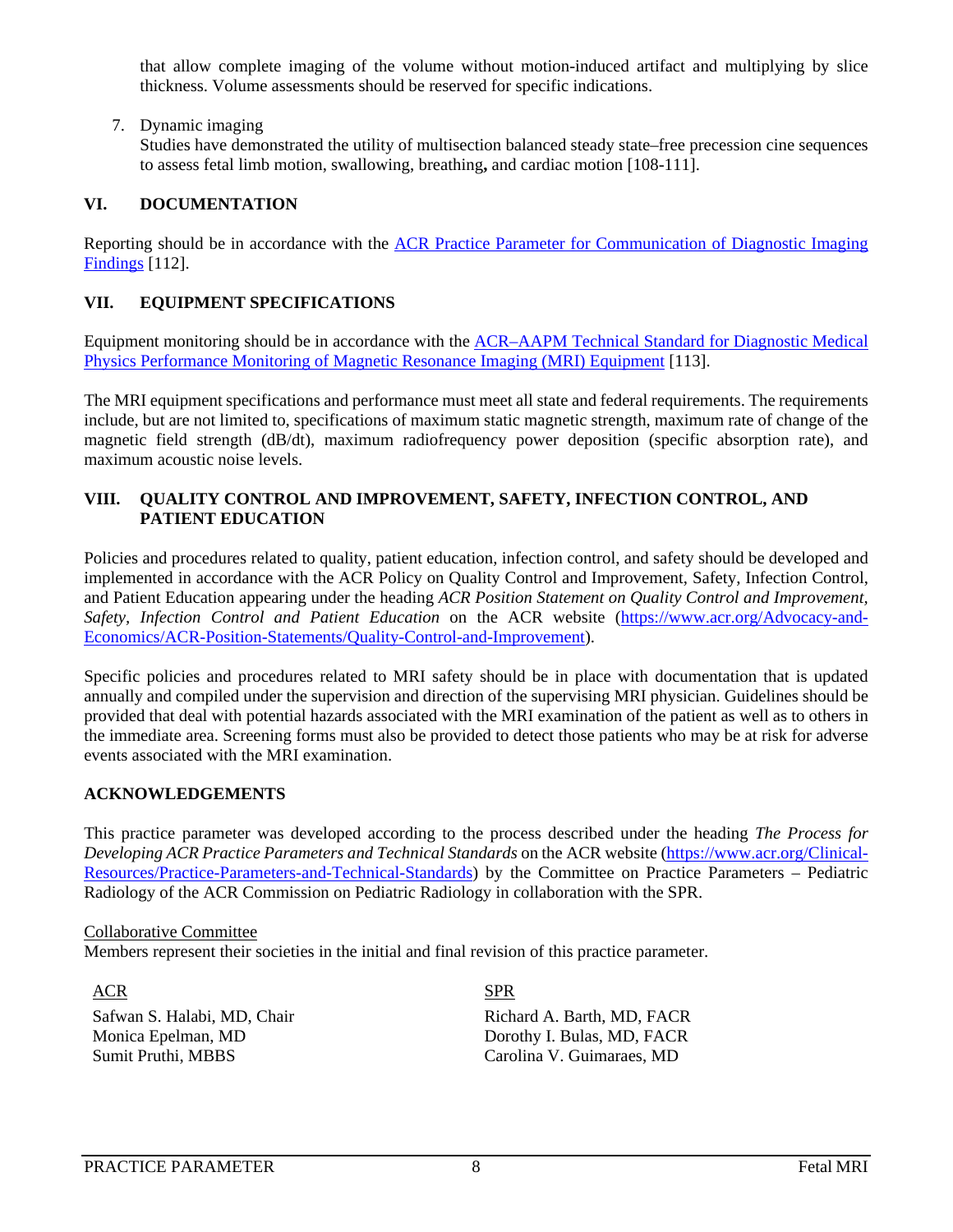Committee on Practice Parameters – Pediatric Radiology (ACR Committee responsible for sponsoring the draft through the process)

Beverley Newman, MB, BCh, BSc, FACR, Chair Jason Higgins, DO Terry L. Levin, MD, FACR, Vice Chair Jane Sun Kim, MD John B. Amodio, MD, FACR Jessica Kurian, MD Tara M. Catanzano, MB, BCh Matthew P. Lungren, MD, MPH Harris L. Cohen, MD, FACR Helen R. Nadel, MD Kassa Darge, MD, PhD Erica Poletto, MD Dorothy L. Gilbertson-Dahdal, MD Richard B. Towbin, MD, FACR Lauren P. Golding, MD<br>
Safwan S. Halabi, MD<br>
Esben S. Vogelius, ML<br>
Esben S. Vogelius, ML

Esben S. Vogelius, MD

Richard A. Barth, MD, FACR, Chair, Commission on Pediatric Radiology Jacqueline Anne Bello, MD, FACR, Chair, Commission on Quality and Safety Mary S. Newell, MD, FACR, Chair, Committee on Practice Parameters and Technical Standards

Comments Reconciliation Committee

Madelene Lewis, MD – Chair Jane Sun Kim, MD Daniel Ortiz, MD – Vice Chair Amy L. Kotsenas, MD Richard A. Barth, MD, FACR<br>
Jacqueline Anne Bello, MD Mary S. Newell, MD Jacqueline Anne Bello, MD Dorothy I. Bulas, MD, FACR Erica Poletto, MD Richard Duszak, Jr., MD Sumit Pruthi, MBBS Carolina V Guimaraes, MD Paul T. Weatherall, MD, FACR Safwan S. Halabi, MD

Richard A. Barth, MD, FACR Beverley Newman, MB, BCh, BSc, FACR Monica Epelman, MD **Michael Ian Rothman, MD, FACR** 

# **REFERENCES**

- <span id="page-8-0"></span>1. Breysem L, Bosmans H, Dymarkowski S, et al. The value of fast MR imaging as an adjunct to ultrasound in prenatal diagnosis. European radiology 2003;13:1538-48.
- 2. Frates MC, Kumar AJ, Benson CB, Ward VL, Tempany CM. Fetal anomalies: comparison of MR imaging and US for diagnosis. Radiology 2004;232:398-404.
- <span id="page-8-2"></span>3. Glenn OA, Goldstein RB, Li KC, et al. Fetal magnetic resonance imaging in the evaluation of fetuses referred for sonographically suspected abnormalities of the corpus callosum. Journal of ultrasound in medicine : official journal of the American Institute of Ultrasound in Medicine 2005;24:791-804.
- 4. Levine D, Barnes PD, Edelman RR. Obstetric MR imaging. Radiology 1999;211:609-17.
- 5. Quinn TM, Hubbard AM, Adzick NS. Prenatal magnetic resonance imaging enhances fetal diagnosis. Journal of pediatric surgery 1998;33:553-8.
- 6. Twickler DM, Magee KP, Caire J, Zaretsky M, Fleckenstein JL, Ramus RM. Second-opinion magnetic resonance imaging for suspected fetal central nervous system abnormalities. American journal of obstetrics and gynecology 2003;188:492-6.
- 7. Chapman T, Alazraki AL, Eklund MJ. A survey of pediatric diagnostic radiologists in North America: current practices in fetal magnetic resonance imaging. Pediatric radiology 2018;48:1924-35.
- 8. Griffiths PD, Bradburn M, Campbell MJ, et al. Use of MRI in the diagnosis of fetal brain abnormalities in utero (MERIDIAN): a multicentre, prospective cohort study. The Lancet 2017;389:538-46.
- <span id="page-8-1"></span>9. Avni FE, Guibaud L, Robert Y, et al. MR imaging of fetal sacrococcygeal teratoma: diagnosis and assessment. AJR. American journal of roentgenology 2002;178:179-83.
- 10. Cassart M, Massez A, Metens T, et al. Complementary role of MRI after sonography in assessing bilateral urinary tract anomalies in the fetus. AJR. American journal of roentgenology 2004;182:689-95.
- <span id="page-8-3"></span>11. Coakley FV, Hricak H, Filly RA, Barkovich AJ, Harrison MR. Complex fetal disorders: effect of MR imaging on management--preliminary clinical experience. Radiology 1999;213:691-6.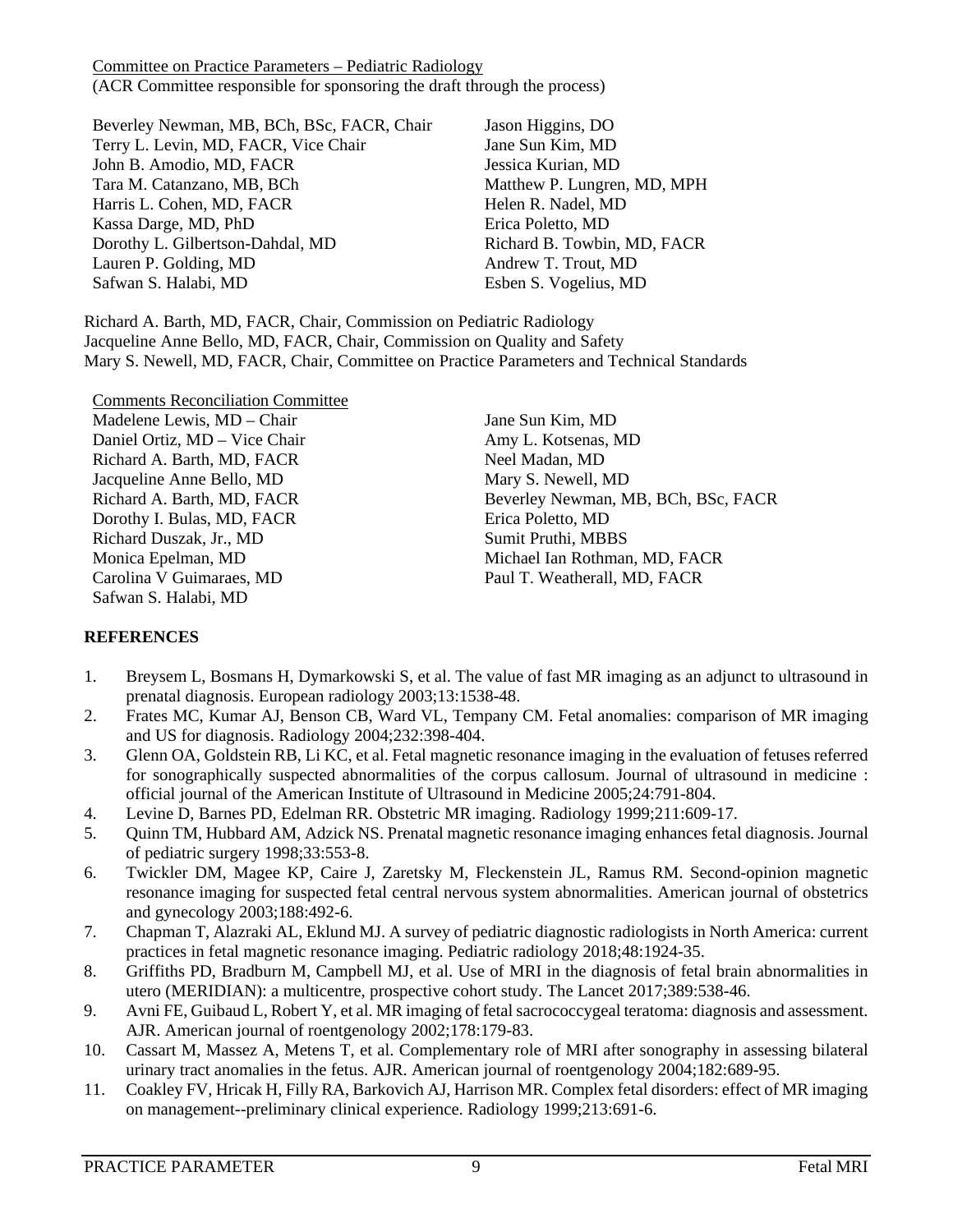- 12. Hata K, Hata T, Kitao M. Antenatal diagnosis of sacrococcygeal teratoma facilitated by combined use of Doppler sonography and MR imaging. AJR. American journal of roentgenology 1991;156:1115-6.
- <span id="page-9-1"></span>13. Hedrick HL, Flake AW, Crombleholme TM, et al. Sacrococcygeal teratoma: prenatal assessment, fetal intervention, and outcome. Journal of pediatric surgery 2004;39:430-8; discussion 30-8.
- <span id="page-9-2"></span>14. Kirkinen P, Partanen K, Merikanto J, Ryynanen M, Haring P, Heinonen K. Ultrasonic and magnetic resonance imaging of fetal sacrococcygeal teratoma. Acta obstetricia et gynecologica Scandinavica 1997;76:917-22.
- 15. Poutamo J, Vanninen R, Partanen K, Kirkinen P. Diagnosing fetal urinary tract abnormalities: benefits of MRI compared to ultrasonography. Acta obstetricia et gynecologica Scandinavica 2000;79:65-71.
- 16. Saguintaah M, Couture A, Veyrac C, Baud C, Quere MP. MRI of the fetal gastrointestinal tract. Pediatric radiology 2002;32:395-404.
- 17. Toma P, Lucigrai G, Marzoli A, Lituania M. Prenatal diagnosis of metastatic adrenal neuroblastoma with sonography and MR imaging. AJR. American journal of roentgenology 1994;162:1183-4.
- <span id="page-9-0"></span>18. Adamsbaum C, Moutard ML, Andre C, et al. MRI of the fetal posterior fossa. *Pediatr Radiol* [Review]. Feb; 2004/11/27:124-40. Available at: [http://www.ncbi.nlm.nih.gov/pubmed/15565345.](http://www.ncbi.nlm.nih.gov/pubmed/15565345) Accessed 2, 35.
- 19. Benacerraf BR, Shipp TD, Bromley B, Levine D. What does magnetic resonance imaging add to the prenatal sonographic diagnosis of ventriculomegaly? Journal of ultrasound in medicine : official journal of the American Institute of Ultrasound in Medicine 2007;26:1513-22.
- 20. Bouchard S, Davey MG, Rintoul NE, Walsh DS, Rorke LB, Adzick NS. Correction of hindbrain herniation and anatomy of the vermis after in utero repair of myelomeningocele in sheep. Journal of pediatric surgery 2003;38:451-8; discussion 51-8.
- 21. d'Ercole C, Girard N, Cravello L, et al. Prenatal diagnosis of fetal corpus callosum agenesis by ultrasonography and magnetic resonance imaging. Prenatal diagnosis 1998;18:247-53.
- 22. Dinh DH, Wright RM, Hanigan WC. The use of magnetic resonance imaging for the diagnosis of fetal intracranial anomalies. Child's nervous system : ChNS : official journal of the International Society for Pediatric Neurosurgery 1990;6:212-5.
- 23. Ghai S, Fong KW, Toi A, Chitayat D, Pantazi S, Blaser S. Prenatal US and MR imaging findings of lissencephaly: review of fetal cerebral sulcal development. Radiographics : a review publication of the Radiological Society of North America, Inc 2006;26:389-405.
- 24. Glenn OA, Norton ME, Goldstein RB, Barkovich AJ. Prenatal diagnosis of polymicrogyria by fetal magnetic resonance imaging in monochorionic cotwin death. Journal of ultrasound in medicine : official journal of the American Institute of Ultrasound in Medicine 2005;24:711-6.
- 25. Greco P, Resta M, Vimercati A, et al. Antenatal diagnosis of isolated lissencephaly by ultrasound and magnetic resonance imaging. Ultrasound in obstetrics & gynecology : the official journal of the International Society of Ultrasound in Obstetrics and Gynecology 1998;12:276-9.
- 26. Guo WY, Chang CY, Ho DM, et al. A comparative MR and pathological study on fetal CNS disorders. Child's nervous system : ChNS : official journal of the International Society for Pediatric Neurosurgery 2001;17:512- 8.
- 27. Hubbard AM, States LJ. Fetal magnetic resonance imaging. Topics in magnetic resonance imaging : TMRI 2001;12:93-103.
- 28. Levine D, Barnes P, Korf B, Edelman R. Tuberous sclerosis in the fetus: second-trimester diagnosis of subependymal tubers with ultrafast MR imaging. AJR. American journal of roentgenology 2000;175:1067- 9.
- <span id="page-9-3"></span>29. Levine D, Barnes PD, Madsen JR, Abbott J, Mehta T, Edelman RR. Central nervous system abnormalities assessed with prenatal magnetic resonance imaging. Obstetrics and gynecology 1999;94:1011-9.
- 30. Levine D, Barnes PD, Madsen JR, Li W, Edelman RR. Fetal central nervous system anomalies: MR imaging augments sonographic diagnosis. Radiology 1997;204:635-42.
- 31. Limperopoulos C, Robertson RL, Estroff JA, et al. Diagnosis of inferior vermian hypoplasia by fetal magnetic resonance imaging: potential pitfalls and neurodevelopmental outcome. American journal of obstetrics and gynecology 2006;194:1070-6.
- 32. Okamura K, Murotsuki J, Sakai T, Matsumoto K, Shirane R, Yajima A. Prenatal diagnosis of lissencephaly by magnetic resonance image. Fetal diagnosis and therapy 1993;8:56-9.
- <span id="page-9-4"></span>33. Poutamo J, Vanninen R, Partanen K, Ryynanen, Kirkinen P. Magnetic resonance imaging supplements ultrasonographic imaging of the posterior fossa, pharynx and neck in malformed fetuses. Ultrasound in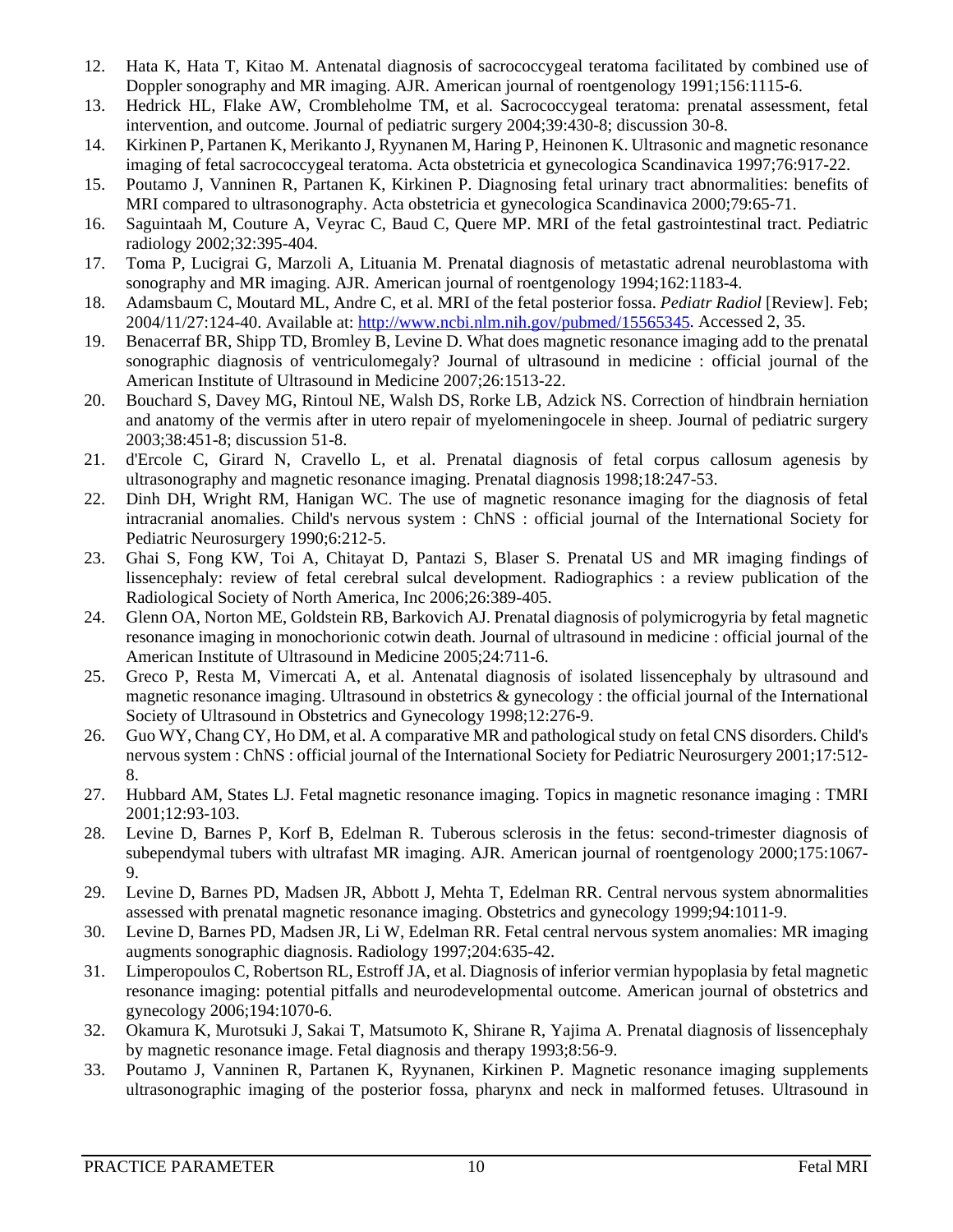obstetrics & gynecology : the official journal of the International Society of Ultrasound in Obstetrics and Gynecology 1999;13:327-34.

- 34. Resta M, Greco P, D'Addario V, et al. Magnetic resonance imaging in pregnancy: study of fetal cerebral malformations. Ultrasound in obstetrics & gynecology : the official journal of the International Society of Ultrasound in Obstetrics and Gynecology 1994;4:7-20.
- 35. Revel MP, Pons JC, Lelaidier C, et al. Magnetic resonance imaging of the fetus: a study of 20 cases performed without curarization. Prenatal diagnosis 1993;13:775-99.
- 36. Simon EM, Goldstein RB, Coakley FV, et al. Fast MR imaging of fetal CNS anomalies in utero. AJNR. American journal of neuroradiology 2000;21:1688-98.
- 37. Sonigo P, Elmaleh A, Fermont L, Delezoide AL, Mirlesse V, Brunelle F. Prenatal MRI diagnosis of fetal cerebral tuberous sclerosis. Pediatric radiology 1996;26:1-4.
- 38. Sonigo PC, Rypens FF, Carteret M, Delezoide AL, Brunelle FO. MR imaging of fetal cerebral anomalies. Pediatric radiology 1998;28:212-22.
- 39. Stazzone MM, Hubbard AM, Bilaniuk LT, et al. Ultrafast MR imaging of the normal posterior fossa in fetuses. AJR. American journal of roentgenology 2000;175:835-9.
- 40. Tilea B, Delezoide AL, Khung-Savatovski S, et al. Comparison between magnetic resonance imaging and fetopathology in the evaluation of fetal posterior fossa non-cystic abnormalities. Ultrasound in obstetrics & gynecology : the official journal of the International Society of Ultrasound in Obstetrics and Gynecology 2007;29:651-9.
- 41. Whitby E, Paley MN, Davies N, Sprigg A, Griffiths PD. Ultrafast magnetic resonance imaging of central nervous system abnormalities in utero in the second and third trimester of pregnancy: comparison with ultrasound. BJOG : an international journal of obstetrics and gynaecology 2001;108:519-26.
- <span id="page-10-0"></span>42. Brunel H, Girard N, Confort-Gouny S, et al. Fetal brain injury. Journal of neuroradiology. Journal de neuroradiologie 2004;31:123-37.
- <span id="page-10-1"></span>43. de Laveaucoupet J, Audibert F, Guis F, et al. Fetal magnetic resonance imaging (MRI) of ischemic brain injury. Prenatal diagnosis 2001;21:729-36.
- <span id="page-10-2"></span>44. Beuls EA, Vanormelingen L, van Aalst J, et al. In vitro high-field magnetic resonance imaging-documented anatomy of a fetal myelomeningocele at 20 weeks' gestation. A contribution to the rationale of intrauterine surgical repair of spina bifida. Journal of neurosurgery 2003;98:210-4.
- 45. Fitzmorris-Glass R, Mattrey RF, Cantrell CJ. Magnetic resonance imaging as an adjunct to ultrasound in oligohydramnios. Detection of sirenomelia. Journal of ultrasound in medicine : official journal of the American Institute of Ultrasound in Medicine 1989;8:159-62.
- 46. Glenn OA, Barkovich J. Magnetic resonance imaging of the fetal brain and spine: an increasingly important tool in prenatal diagnosis: part 2. AJNR. American journal of neuroradiology 2006;27:1807-14.
- 47. Mangels KJ, Tulipan N, Tsao LY, Alarcon J, Bruner JP. Fetal MRI in the evaluation of intrauterine myelomeningocele. Pediatric neurosurgery 2000;32:124-31.
- 48. Okamura M, Kurauchi O, Itakura A, Naganawa S, Watanabe Y, Mizutani S. Fetal sacrococcygeal teratoma visualized by ultra-fast T2 weighted magnetic resonance imaging. International journal of gynaecology and obstetrics: the official organ of the International Federation of Gynaecology and Obstetrics 1999;65:191-3.
- <span id="page-10-3"></span>49. Bekker MN, van Vugt JM. The role of magnetic resonance imaging in prenatal diagnosis of fetal anomalies. European journal of obstetrics, gynecology, and reproductive biology 2001;96:173-8.
- 50. Kathary N, Bulas DI, Newman KD, Schonberg RL. MRI imaging of fetal neck masses with airway compromise: utility in delivery planning. Pediatric radiology 2001;31:727-31.
- 51. Ogura T, Hamada H, Obata-Yasuoka M, et al. Antepartum assessment of fetal cystic lymphangioma by magnetic resonance imaging. Gynecologic and obstetric investigation 2002;53:237-9.
- 52. Tsuda H, Matsumoto M, Yamamoto K, et al. Usefulness of ultrasonography and magnetic resonance imaging for prenatal diagnosis of fetal teratoma of the neck. Journal of clinical ultrasound : JCU 1996;24:217-9.
- <span id="page-10-4"></span>53. Hubbard AM. Magnetic resonance imaging of fetal thoracic abnormalities. Topics in magnetic resonance imaging : TMRI 2001;12:18-24.
- 54. Levine D, Barnewolt CE, Mehta TS, Trop I, Estroff J, Wong G. Fetal thoracic abnormalities: MR imaging. Radiology 2003;228:379-88.
- 55. Matsuoka S, Takeuchi K, Yamanaka Y, Kaji Y, Sugimura K, Maruo T. Comparison of magnetic resonance imaging and ultrasonography in the prenatal diagnosis of congenital thoracic abnormalities. Fetal diagnosis and therapy 2003;18:447-53.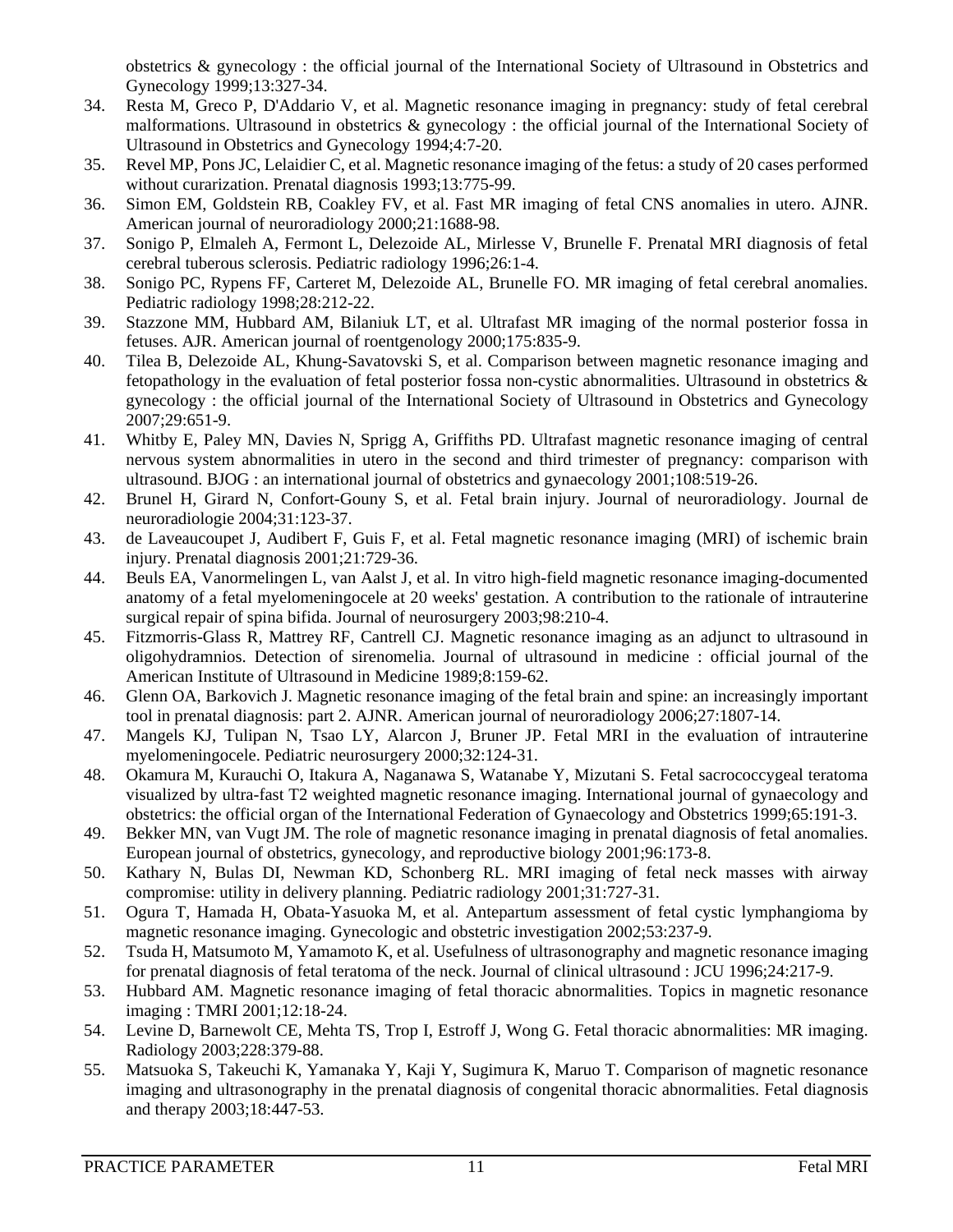- <span id="page-11-0"></span>56. Barnewolt CE, Kunisaki SM, Fauza DO, Nemes LP, Estroff JA, Jennings RW. Percent predicted lung volumes as measured on fetal magnetic resonance imaging: a useful biometric parameter for risk stratification in congenital diaphragmatic hernia. Journal of pediatric surgery 2007;42:193-7.
- 57. Gorincour G, Bouvenot J, Mourot MG, et al. Prenatal prognosis of congenital diaphragmatic hernia using magnetic resonance imaging measurement of fetal lung volume. Ultrasound in obstetrics & gynecology : the official journal of the International Society of Ultrasound in Obstetrics and Gynecology 2005;26:738-44.
- 58. Ward VL, Nishino M, Hatabu H, et al. Fetal lung volume measurements: determination with MR imaging- effect of various factors. Radiology 2006;240:187-93.
- 59. Williams G, Coakley FV, Qayyum A, Farmer DL, Joe BN, Filly RA. Fetal relative lung volume: quantification by using prenatal MR imaging lung volumetry. Radiology 2004;233:457-62.
- 60. Lee TC, Lim FY, Keswani SG, et al. Late gestation fetal magnetic resonance imaging-derived total lung volume predicts postnatal survival and need for extracorporeal membrane oxygenation support in isolated congenital diaphragmatic hernia. Journal of pediatric surgery 2011;46:1165-71.
- <span id="page-11-1"></span>61. Veyrac C, Couture A, Saguintaah M, Baud C. MRI of fetal GI tract abnormalities. Abdominal imaging 2004;29:411-20.
- <span id="page-11-2"></span>62. Kline-Fath BM, Calvo-Garcia MA, O'Hara SM, Crombleholme TM, Racadio JM. Twin-twin transfusion syndrome: cerebral ischemia is not the only fetal MR imaging finding. Pediatric radiology 2007;37:47-56.
- 63. Zoppini C, Vanzulli A, Kustermann A, Rizzuti T, Selicorni A, Nicolini U. Prenatal diagnosis of anatomical connections in conjoined twins by use of contrast magnetic resonance imaging. Prenatal diagnosis 1993;13:995-9.
- 64. Jelin AC, Norton ME, Bartha AI, Fick AL, Glenn OA. Intracranial magnetic resonance imaging findings in the surviving fetus after spontaneous monochorionic cotwin demise. American journal of obstetrics and gynecology 2008;199:398 e1-5.
- <span id="page-11-3"></span>65. Coakley FV. Role of magnetic resonance imaging in fetal surgery. Topics in magnetic resonance imaging : TMRI 2001;12:39-51.
- 66. Hayakawa M, Seo T, Itakua A, et al. The MRI findings of the right-sided fetal lung can be used to predict postnatal mortality and the requirement for extracorporeal membrane oxygenation in isolated left-sided congenital diaphragmatic hernia. Pediatric research 2007;62:93-7.
- 67. Hu LS, Caire J, Twickler DM. MR findings of complicated multifetal gestations. Pediatric radiology 2006;36:76-81.
- 68. Hubbard AM, Crombleholme TM, Adzick NS. Prenatal MRI evaluation of giant neck masses in preparation for the fetal exit procedure. American journal of perinatology 1998;15:253-7.
- 69. Mota R, Ramalho C, Monteiro J, et al. Evolving indications for the EXIT procedure: the usefulness of combining ultrasound and fetal MRI. Fetal diagnosis and therapy 2007;22:107-11.
- <span id="page-11-4"></span>70. Grant RA, Heuer GG, Carrion GM, et al. Morphometric analysis of posterior fossa after in utero myelomeningocele repair. Journal of neurosurgery. Pediatrics 2011;7:362-8.
- <span id="page-11-5"></span>71. Ali K, Grigoratos D, Cornelius V, Davenport M, Nicolaides K, Greenough A. Outcome of CDH infants following fetoscopic tracheal occlusion - influence of premature delivery. Journal of pediatric surgery 2013;48:1831-6.
- <span id="page-11-6"></span>72. Zaghal AA, Hussain HK, Berjawi GA. MRI evaluation of the placenta from normal variants to abnormalities of implantation and malignancies. Journal of magnetic resonance imaging : JMRI 2019.
- <span id="page-11-7"></span>73. American College of Radiology. ACR Practice Parameter for Performing and Interpreting Magnetic Resonance Imaging (MRI). Available at: [https://www.acr.org/-/media/ACR/Files/Practice-Parameters/MR-](https://www.acr.org/-/media/ACR/Files/Practice-Parameters/MR-Perf-Interpret.pdf)[Perf-Interpret.pdf.](https://www.acr.org/-/media/ACR/Files/Practice-Parameters/MR-Perf-Interpret.pdf) Accessed January 8, 2018.
- <span id="page-11-8"></span>74. Kanal E, Barkovich AJ, Bell C, et al. ACR guidance document on MR safe practices: 2013. Journal of magnetic resonance imaging : JMRI 2013;37:501-30.
- <span id="page-11-9"></span>75. American College of Radiology. Manual on Contrast Media Available at: [https://www.acr.org/-](https://www.acr.org/-/media/ACR/Files/Clinical-Resources/Contrast_Media.pdf) [/media/ACR/Files/Clinical-Resources/Contrast\\_Media.pdf.](https://www.acr.org/-/media/ACR/Files/Clinical-Resources/Contrast_Media.pdf) Accessed January 8, 2018.
- <span id="page-11-10"></span>76. American College of Radiology. ACR-SPR Practice Parameter for Imaging Pregnant or Potentially Pregnant Adolescents and Women with Ionizing Radiation. Available at: [https://www.acr.org/-](https://www.acr.org/-/media/ACR/Files/Practice-Parameters/Pregnant-Pts.pdf) [/media/ACR/Files/Practice-Parameters/Pregnant-Pts.pdf.](https://www.acr.org/-/media/ACR/Files/Practice-Parameters/Pregnant-Pts.pdf) Accessed January 8, 2018.
- <span id="page-11-11"></span>77. Baker PN, Johnson IR, Harvey PR, Gowland PA, Mansfield P. A three-year follow-up of children imaged in utero with echo-planar magnetic resonance. American journal of obstetrics and gynecology 1994;170:32-3.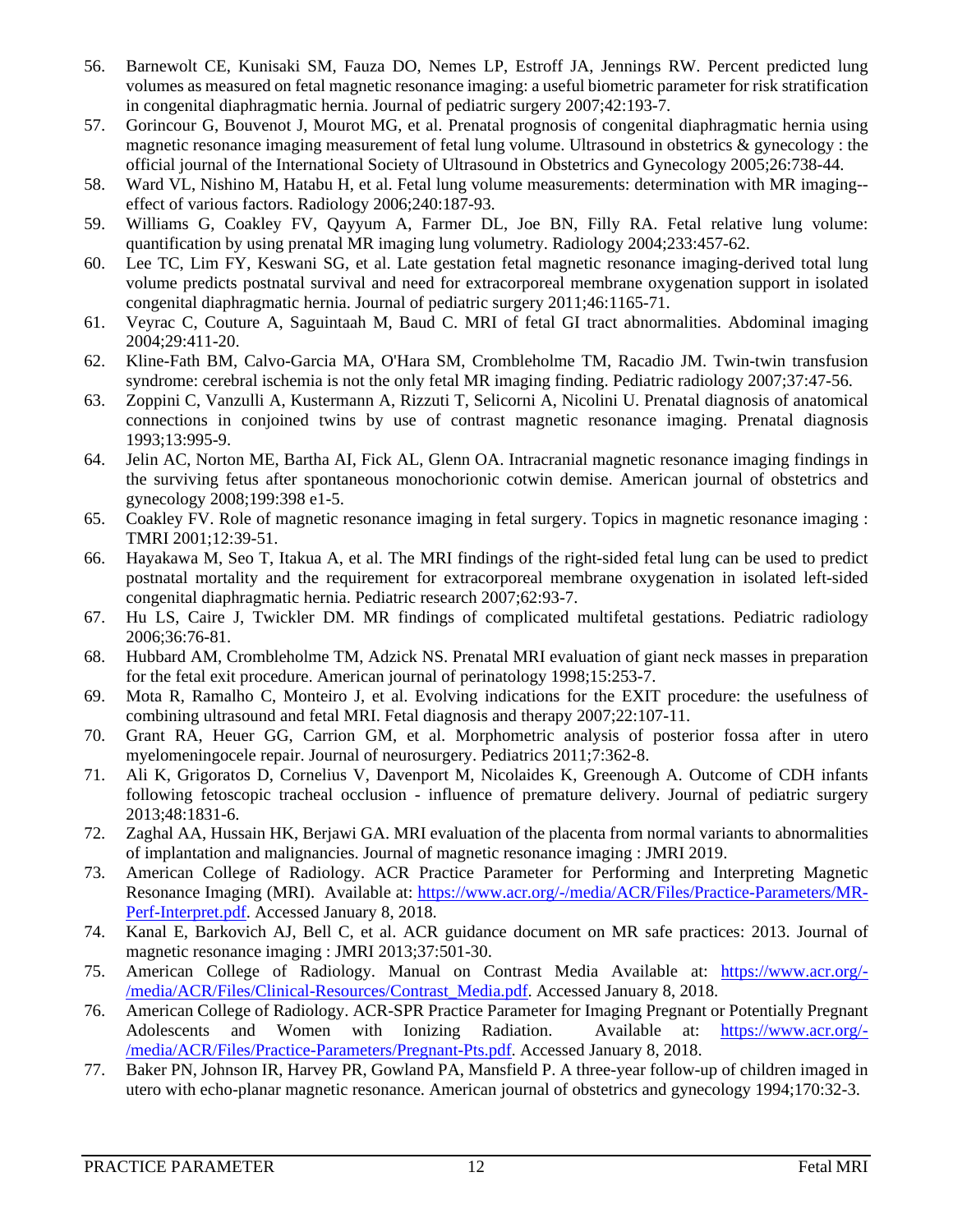- 78. Chew S, Ahmadi A, Goh PS, Foong LC. The effects of 1.5T magnetic resonance imaging on early murine invitro embryo development. Journal of magnetic resonance imaging : JMRI 2001;13:417-20.
- 79. Clements H, Duncan KR, Fielding K, Gowland PA, Johnson IR, Baker PN. Infants exposed to MRI in utero have a normal paediatric assessment at 9 months of age. The British journal of radiology 2000;73:190-4.
- 80. Glover P, Hykin J, Gowland P, Wright J, Johnson I, Mansfield P. An assessment of the intrauterine sound intensity level during obstetric echo-planar magnetic resonance imaging. The British journal of radiology 1995;68:1090-4.
- 81. Kanal E, Gillen J, Evans JA, Savitz DA, Shellock FG. Survey of reproductive health among female MR workers. Radiology 1993;187:395-9.
- 82. Kok RD, de Vries MM, Heerschap A, van den Berg PP. Absence of harmful effects of magnetic resonance exposure at 1.5 T in utero during the third trimester of pregnancy: a follow-up study. Magnetic resonance imaging 2004;22:851-4.
- 83. Levine D, Zuo C, Faro CB, Chen Q. Potential heating effect in the gravid uterus during MR HASTE imaging. Journal of magnetic resonance imaging : JMRI 2001;13:856-61.
- 84. Merkle EM, Dale BM, Paulson EK. Abdominal MR imaging at 3T. Magnetic resonance imaging clinics of North America 2006;14:17-26.
- 85. Myers C, Duncan KR, Gowland PA, Johnson IR, Baker PN. Failure to detect intrauterine growth restriction following in utero exposure to MRI. The British journal of radiology 1998;71:549-51.
- 86. Schwartz JL, Crooks LE. NMR imaging produces no observable mutations or cytotoxicity in mammalian cells. AJR. American journal of roentgenology 1982;139:583-5.
- 87. Shellock FG, Crues JV. MR procedures: biologic effects, safety, and patient care. Radiology 2004;232:635- 52.
- 88. Ray JG, Vermeulen MJ, Bharatha A, Montanera WJ, Park AL. Association Between MRI Exposure During Pregnancy and Fetal and Childhood OutcomesMRI Exposure During Pregnancy and Offspring OutcomesMRI Exposure During Pregnancy and Offspring Outcomes. JAMA 2016;316:952-61.
- <span id="page-12-0"></span>89. Gowland PA, De Wilde J. Temperature increase in the fetus due to radio frequency exposure during magnetic resonance scanning. Physics in medicine and biology 2008;53:L15-8.
- <span id="page-12-1"></span>90. Hand JW, Li Y, Hajnal JV. Numerical study of RF exposure and the resulting temperature rise in the foetus during a magnetic resonance procedure. Physics in medicine and biology 2010;55:913-30.
- <span id="page-12-2"></span>91. Murbach M, Cabot E, Neufeld E, et al. Local SAR enhancements in anatomically correct children and adult models as a function of position within 1.5 T MR body coil. Progress in biophysics and molecular biology 2011;107:428-33.
- <span id="page-12-3"></span>92. Pediaditis M, Leitgeb N, Cech R. RF-EMF exposure of fetus and mother during magnetic resonance imaging. Physics in medicine and biology 2008;53:7187-95.
- <span id="page-12-4"></span>93. Runge VM. Safety of approved MR contrast media for intravenous injection. Journal of magnetic resonance imaging : JMRI 2000;12:205-13.
- <span id="page-12-5"></span>94. American College of Radiology. ACR-SIR Practice Parameter for Sedation/Analgesia. Available at: [https://www.acr.org/-/media/ACR/Files/Practice-Parameters/Sed-Analgesia.pdf.](https://www.acr.org/-/media/ACR/Files/Practice-Parameters/Sed-Analgesia.pdf) Accessed January 8, 2018.
- <span id="page-12-6"></span>95. van Amerom JFP, Lloyd DFA, Price AN, et al. Fetal cardiac cine imaging using highly accelerated dynamic MRI with retrospective motion correction and outlier rejection. Magnetic resonance in medicine 2018;79:327-38.
- <span id="page-12-7"></span>96. Agid R, Lieberman S, Nadjari M, Gomori JM. Prenatal MR diffusion-weighted imaging in a fetus with hemimegalencephaly. Pediatric radiology 2006;36:138-40.
- 97. Baldoli C, Righini A, Parazzini C, Scotti G, Triulzi F. Demonstration of acute ischemic lesions in the fetal brain by diffusion magnetic resonance imaging. Annals of neurology 2002;52:243-6.
- 98. Brugger PC, Stuhr F, Lindner C, Prayer D. Methods of fetal MR: beyond T2-weighted imaging. European journal of radiology 2006;57:172-81.
- <span id="page-12-8"></span>99. Roy Christopher W, Marini D, Lloyd David FA, et al. Preliminary Experience Using Motion Compensated CINE Magnetic Resonance Imaging to Visualise Fetal Congenital Heart Disease. Circulation: Cardiovascular Imaging 2018;11:e007745.
- <span id="page-12-9"></span>100. Farhataziz N, Engels JE, Ramus RM, Zaretsky M, Twickler DM. Fetal MRI of urine and meconium by gestational age for the diagnosis of genitourinary and gastrointestinal abnormalities. AJR. American journal of roentgenology 2005;184:1891-7.